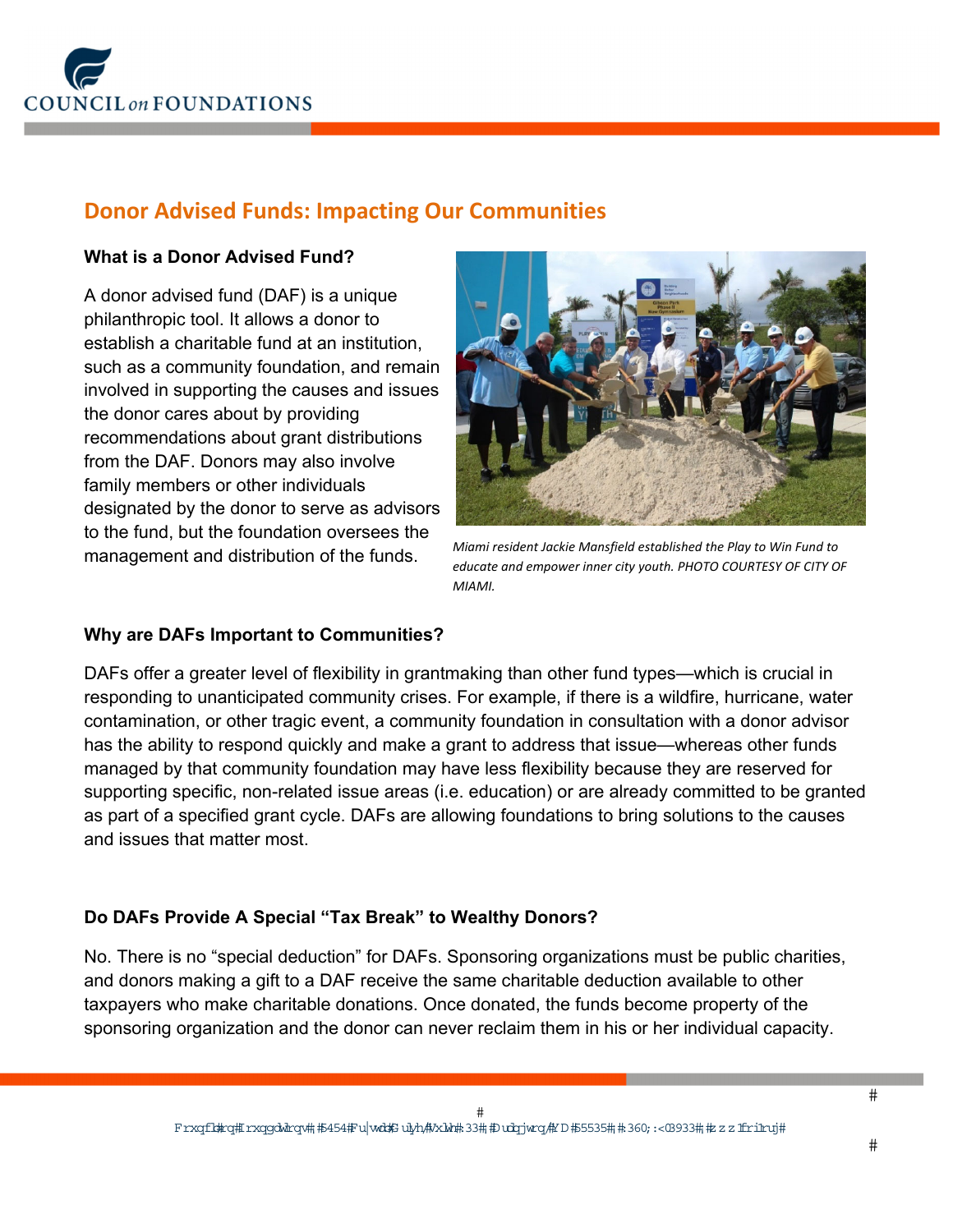#### **Are DAFs just another benefit for the super wealthy?**

No. Because of the relatively small amount needed to start a DAF compared to assets needed to create a private foundation, DAFs serve as an opportunity for middle class Americans to pursue their philanthropy and to gain the benefit of the foundations' expertise and experience in helping to guide their giving.

## **How Are DAFs Helping Communities?**

*Below are just a few examples of DAFs that are sparking tremendous change in their communities:* 

# **Adirondack Foundation**

A donor established the Evergreen Fund and over the last 14 years, it has made annual grants that have created a significant philanthropic footprint. The fund's annual giving has included dollars to a regional food bank to stock local food pantries, senior centers and after-school programs. During the 2016-17 school year, the fund's school pantry program donated the equivalent of 4,218 meals, including 1,629 pounds of fresh produce. The fund donated money that in 2017 helped 131 adult students earn high school equivalency, pursue higher education, get a first job or promotion or read to their children. It donated money to support air medical rescue teams flying patients from accident scenes and remote locations to appropriate specialty care centers. Additionally, its annual giving has also supported trail work and efforts to protect wild lands and waters, advocate for wilderness and engage the next generation of conservationists.

# **Albuquerque Community Foundation**

Established in 1988 with one of the Foundation's largest gifts, The FUNd was created by an anonymous donor who "strongly believes that the promotion of the artistic and cultural life of our community has unlimited rewards for future generations." This donor-advised endowment fund has supported the artist costs of many public art pieces including sculptures, murals and paintings as well as provided grant funding for museum catalogs, public art exhibits, and production expenses. To date, the fund has granted over \$3 million dollars to the Albuquerque community. Another Albuquerque Community Foundation DAF, the Nicholas C. Nellos Memorial Fund for At-Risk Children, was established in 2002 in honor of Nick Nellos who was tragically killed by two itinerant gang members. The fund's mission is to foster positive change in the lives of children and adolescents at-risk for violent behavior. Grants support educational and direct services for at-risk youth, their families and the community to prevent the tragedy and loss of life caused by violent acts.

# **The Miami Foundation**

Jackie Mansfield, a principal in Tristar Capital, helped the company develop Miami's neighborhoods for years, with projects like the W South Beach and others throughout Miami Beach, Wynwood and the Design District. In 2014, she learned of a funding opportunity to help the